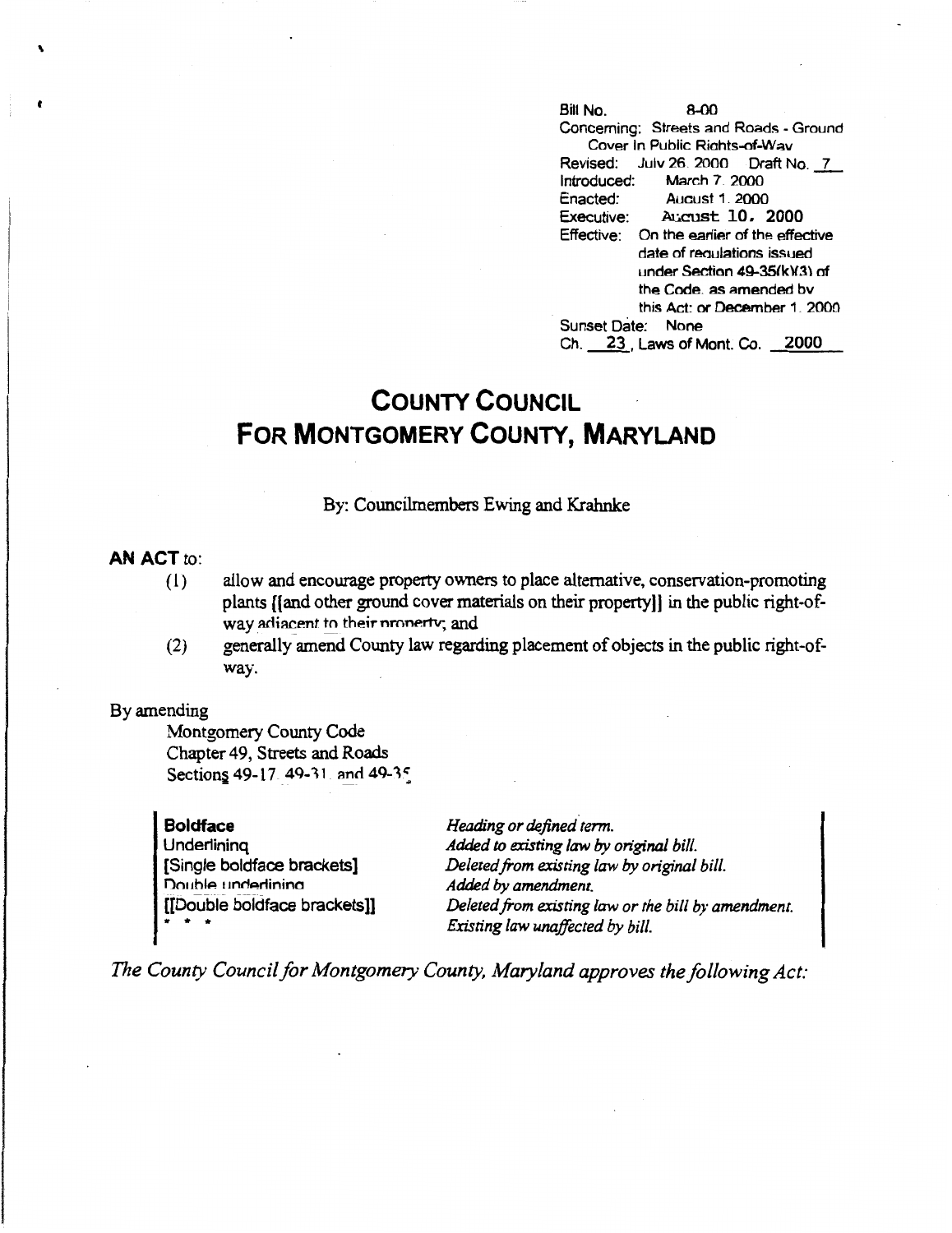$\pmb{r}$ 

 $\bullet$ 

 $\mathcal{E}$ 

ŧ.

 $\ddot{\phantom{a}}$ 

 $\mathbf 1$ 

Section 1. Sections 40-17 40-31 and 40-35 cf the Cade Hiell are

BILL **NO. 8-00** 

| 1  |                   |          |               | *                       |        |   |                                                                                     |
|----|-------------------|----------|---------------|-------------------------|--------|---|-------------------------------------------------------------------------------------|
| 2  |                   |          |               |                         |        |   | Ground cover: Dense masses of low growing. low maintenance, leafy, grassy.          |
| 3  |                   |          |               |                         |        |   | or floral vegetation that cover soil. Unless specifically authorized by regulation. |
| 4  |                   |          |               |                         |        |   | ground cover does not include bushes, shrubs, or any plant identified as a weed     |
| 5  | under County law. |          |               |                         |        |   |                                                                                     |
| 6  |                   |          |               | *                       | $\ast$ |   |                                                                                     |
| 7  | 49-35.            |          |               | General provisions.     |        |   |                                                                                     |
| 8  |                   |          |               | *                       | *      | * |                                                                                     |
| 9  | $\mathbf{R}$      |          | Ground cover. |                         |        |   |                                                                                     |
| 10 |                   | $\Omega$ |               |                         |        |   | A property owner may plant and maintain ground cover in a                           |
| 11 |                   |          |               |                         |        |   | public right-of-way adiacent to the <b>owner's</b> property if the                  |
| 12 |                   |          | owner:        |                         |        |   |                                                                                     |
| 13 |                   |          | $\Delta$      |                         |        |   | complies with regulations issued under paragraph (3):                               |
| 14 |                   |          | $\mathbf{B}$  |                         |        |   | maintains the ground cover to prevent any obstruction of                            |
| 15 |                   |          |               |                         |        |   | the nublic right-of-way prohibited under Section 49-17:                             |
| 16 |                   |          |               | and                     |        |   |                                                                                     |
| 17 |                   |          | $\circ$       |                         |        |   | holds the County harmless for any damage to the ground                              |
| 18 |                   |          |               |                         |        |   | cover, and any damage or injury caused by the ground                                |
| 19 |                   |          |               | cover.                  |        |   |                                                                                     |
| 20 |                   | (2)      |               |                         |        |   | In this subsection, property owner or owner includes each                           |
| 21 |                   |          |               |                         |        |   | nerson with a legal interest in the property and any successor to                   |
| 22 |                   |          |               | that person's interest. |        |   |                                                                                     |
| 23 |                   | $\Omega$ |               |                         |        |   | The Director, after consulting the Director of Environmental                        |
| 24 |                   |          |               |                         |        |   | Protection and the Director of Permitting Services, must issue                      |
| 25 |                   |          |               |                         |        |   | regulations that allow and encourage a <b>property owner</b> to place               |
| 26 |                   |          |               |                         |        |   | and maintain ground cover in the public right-of-way adiacent to                    |
| 27 |                   |          |               |                         |        |   | the owner's property. The regulations must encourage use of                         |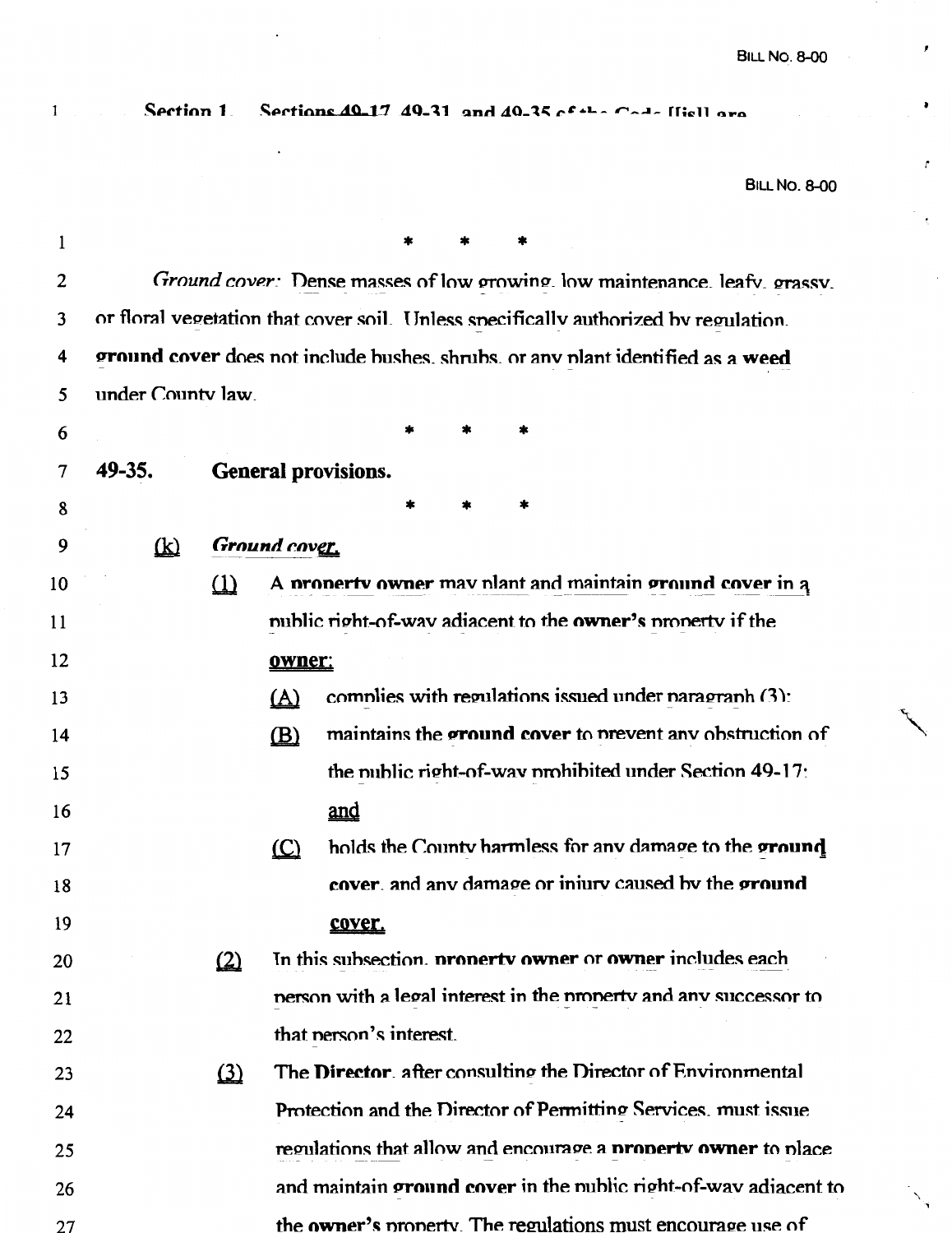$\ddot{\phantom{0}}$ 

Ŷ,

| 1  |          |                                                                                     | <b>ground cover</b> that is environmentally sensitive and promotes    |  |  |  |  |
|----|----------|-------------------------------------------------------------------------------------|-----------------------------------------------------------------------|--|--|--|--|
| 2  |          |                                                                                     | conservation of natural resources and more sustainable                |  |  |  |  |
| 3  |          |                                                                                     | landscaning, including plant species that:                            |  |  |  |  |
| 4  |          | <u>(A)</u>                                                                          | require reduced or no mowing. fertilizing, or other                   |  |  |  |  |
| 5  |          |                                                                                     | maintenance:                                                          |  |  |  |  |
| 6  |          | $\mathbf{B}$                                                                        | are drought tolerant and require little watering at any time:         |  |  |  |  |
| 7  |          | $\Omega$                                                                            | do not inhibit growth of nearby trees: and                            |  |  |  |  |
| 8  |          | (D)                                                                                 | include non-turf grasses.                                             |  |  |  |  |
| 9  | $\Delta$ |                                                                                     | Excent as provided in paragraph $(1)$ , this subsection does not      |  |  |  |  |
| 10 |          |                                                                                     | impair the County's right to enter, maintain, occupy, or otherwise    |  |  |  |  |
| 11 |          |                                                                                     | control any public right-of-way for any nurnose.                      |  |  |  |  |
| 12 | [[(k)]]  |                                                                                     |                                                                       |  |  |  |  |
| 13 | (1)      |                                                                                     |                                                                       |  |  |  |  |
| 14 | Sec. 2.  |                                                                                     | <b>Effective Date.</b>                                                |  |  |  |  |
| 15 |          | This Act takes effect on the earlier of:                                            |                                                                       |  |  |  |  |
| 16 | (1)      |                                                                                     | the effective date of regulations issued under Section $[[49-17(b)]]$ |  |  |  |  |
| 17 |          |                                                                                     | 49-35(k)(3) of the Code, as amended by this Act; or                   |  |  |  |  |
| 18 | (2)      | [[September]] December 1, 2000.                                                     |                                                                       |  |  |  |  |
| 19 |          | Between [[September]] December 1, 2000, and any later date when regulations         |                                                                       |  |  |  |  |
| 20 |          | first take effect, the ground cover referred to in Section $[149-17(a)(2)(C)]$      |                                                                       |  |  |  |  |
| 21 |          | $49-35(k)$ , as amended by this Act, may include any [[material or]] plant          |                                                                       |  |  |  |  |
| 22 |          | species placed or maintained by the <b>property owner</b> that does not visually or |                                                                       |  |  |  |  |
| 23 |          | physically obstruct the public right-of-way or otherwise impede vehicle or          |                                                                       |  |  |  |  |
| 24 |          | pedestrian traffic.                                                                 |                                                                       |  |  |  |  |

 $\frac{1}{2}$ 

 $\mathbf{t}$ 

 $\bullet$